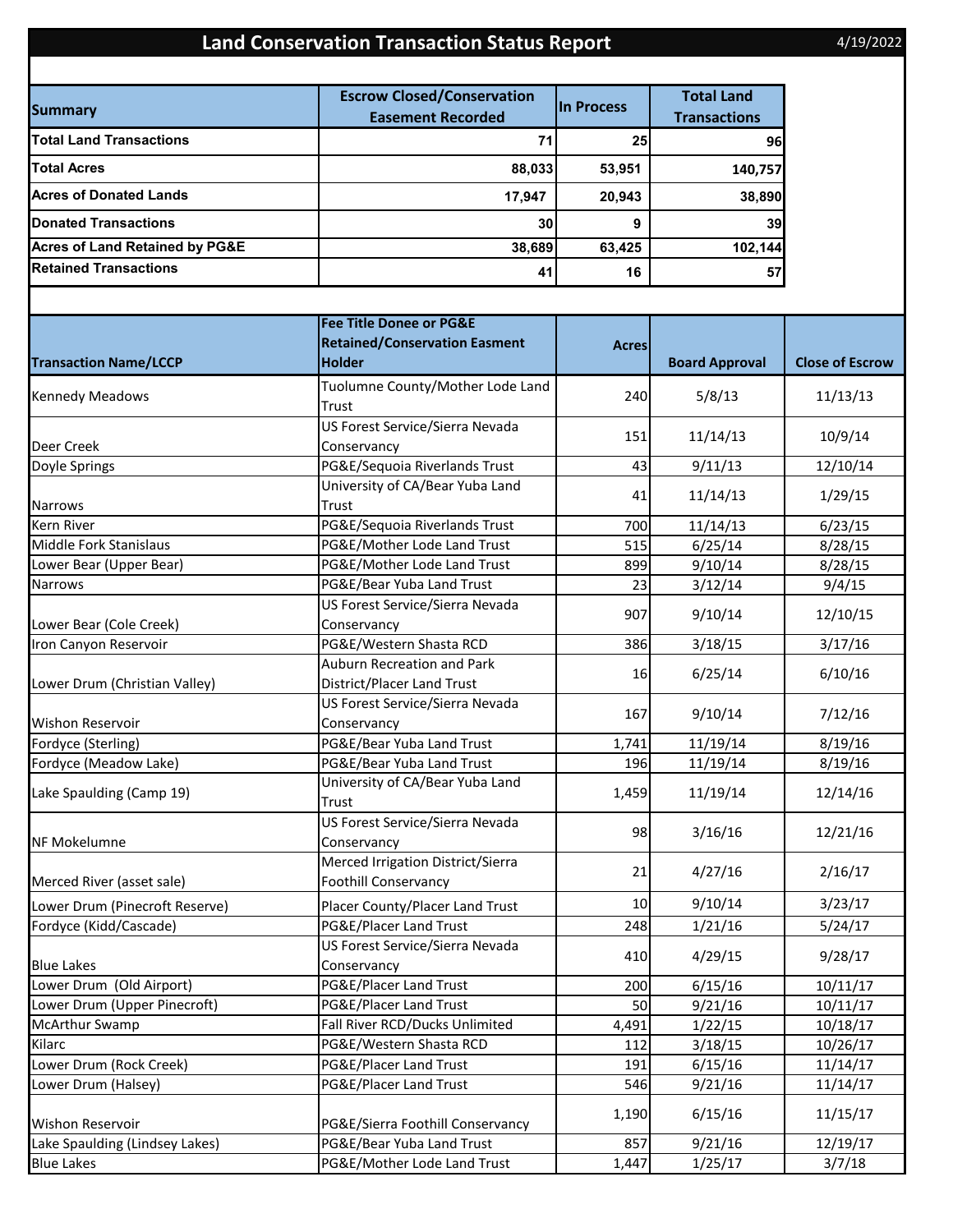|                                                | <b>Fee Title Donee or PG&amp;E</b>                         |              |                       |                        |
|------------------------------------------------|------------------------------------------------------------|--------------|-----------------------|------------------------|
|                                                | <b>Retained/Conservation Easment</b>                       | <b>Acres</b> |                       |                        |
| <b>Transaction Name/LCCP</b>                   | <b>Holder</b>                                              |              | <b>Board Approval</b> | <b>Close of Escrow</b> |
|                                                | US Forest Service/Sierra Nevada                            |              |                       |                        |
| Fordyce (White Rock) Lake                      | Conservancy                                                | 77           | 5/3/17                | 3/7/18                 |
| McArthur Swamp                                 | PG&E/Ducks Unlimited                                       | 3,168        | 1/22/15               | 3/20/18                |
| Chili Bar                                      | PG&E/Mother Lode Land Trust                                | 205          | 9/10/14               | 5/14/18                |
| Mountain Meadows Reservoir                     | PG&E/Feather River Land Trust                              | 7,058        | 9/21/16               | 8/20/18                |
| Lake McCloud                                   | PG&E/Western Shasta RCD                                    | 833          | 9/21/16               | 8/28/18                |
| <b>Willow Creek</b>                            | PG&E/Sierra Foothill Conservancy                           | 241          | 1/25/17               | 9/7/18                 |
| <b>Kerckhoff Lake</b>                          | PG&E/Sierra Foothill Conservancy                           | 325          | 1/25/17               | 10/16/18               |
| <b>Fall River Mills</b>                        | Fall River Valley CSD/Shasta Land<br>Trust                 | 34           | 9/21/16               | 11/27/18               |
| Lyons Reservoir                                | US Forest Service/Sierra Nevada<br>Conservancy             | 628          | 1/21/16               | 12/14/18               |
| Lyons Reservoir                                | PG&E/Mother Lode Land Trust                                | 460          | 11/15/17              | 4/16/19                |
|                                                | PG&E/Northern California Regional                          |              |                       |                        |
| <b>Battle Creek</b>                            | Land Trust                                                 | 2,335        | 6/21/17               | 5/30/19                |
| <b>Cow Creek</b>                               | PG&E/Shasta Land Trust                                     | 66           | 1/25/17               | 6/13/19                |
|                                                | Potter Valley Tribe/Mendocino Land                         | 201          | 3/16/16               | 7/24/19                |
| Eel River (Lower Trout Creek/Alder)            | Trust                                                      |              |                       |                        |
| Eel River (Trout Creek)                        | Potter Valley Tribe/Mendocino Land<br>Trust                | 678          | 3/16/16               | 7/24/19                |
|                                                | Maidu Summit Consortium/ Feather                           |              |                       |                        |
|                                                | River Land Trust & CA Dept of Fish                         | 2,325        | 5/2/18                | 9/18/19                |
| <b>Humbug Valley</b>                           | and Wildlife                                               |              |                       |                        |
| Fordyce (White Rock) Lake                      | PG&E/Bear Yuba Land Trust                                  | 40           | 6/21/17               | 10/23/19               |
| Lower Drum/Bell Road                           | PG&E/Placer Land Trust                                     | 28           | 9/19/18               | 11/14/19               |
| <b>Auberry Service Center</b>                  | PG&E/Sierra Foothill Conservancy                           | 29           | 3/13/18               | 11/22/19               |
| North Fork Mokelumne River                     | CAL FIRE/Mother Lode Land Trust                            | 1,052        | 3/13/18               | 12/20/19               |
|                                                |                                                            |              |                       |                        |
|                                                | Maidu Summit Consortium/ Feather                           | 8            | 1/23/19               | 12/30/19               |
| Lake Almanor - Maidu Interpretive Trail        | <b>River Land Trust</b><br>PG&E/Sequoia Riverlands Trust   |              |                       |                        |
| <b>Kings River</b>                             | Madera County/Sierra Foothill                              | 100          | 9/19/18               | 2/5/20                 |
| Manzanita Lake                                 |                                                            | 146          | 5/2/18                | 2/21/20                |
|                                                | Conservancy                                                |              |                       |                        |
| Lake Almanor - Maidu Forest                    | Maidu Summit Consortium/Feather<br><b>River Land Trust</b> | 164          | 3/13/18               | 3/5/20                 |
| <b>Battle Creek</b>                            | US Forest Service/Sierra Nevada<br>Conservancy             | 934          | 1/24/18               | 4/2/20                 |
|                                                | PG&E/Northern California Regional                          |              |                       |                        |
| <b>Butte Creek</b>                             | Land Trust                                                 | 2,192        | 5/2/18                | 5/6/20                 |
|                                                | PG&E/Northern California Regional                          |              |                       |                        |
| Philbrook Reservoir                            | Land Trust                                                 | 277          | 1/24/18               | 5/6/20                 |
| Manzanita Lake                                 | PG&E/Sierra Foothill Conservancy                           | 330          | 11/15/18              | 5/13/20                |
| <b>Butt Valley</b>                             | PG&E/Feather River Land Trust                              | 2,472        | 5/2/18                | 9/16/20                |
|                                                | PG&E/Northern California Regional                          |              |                       |                        |
| North Fork Feather River                       | Land Trust                                                 | 5,668        | 5/1/19                | 12/17/20               |
|                                                | San Joaquin County Office of                               |              |                       |                        |
|                                                | Education/<br>Wildlife                                     | 63           | 6/26/19               | 12/22/20               |
| Lake Spaulding - Sky Mountain Camp             | Heritage Foundation                                        |              |                       |                        |
| Fall River Mills - Fall River RCD              | Fall River RCD/Shasta Land Trust                           | 463          | 6/21/17               | 12/30/20               |
| Fall River Mills - Hat Creek Rifle &<br>Pistol |                                                            | 434          | 11/13/19              | 12/30/20               |
| Club                                           | Fall River RCD/Shasta Land Trust                           |              |                       |                        |